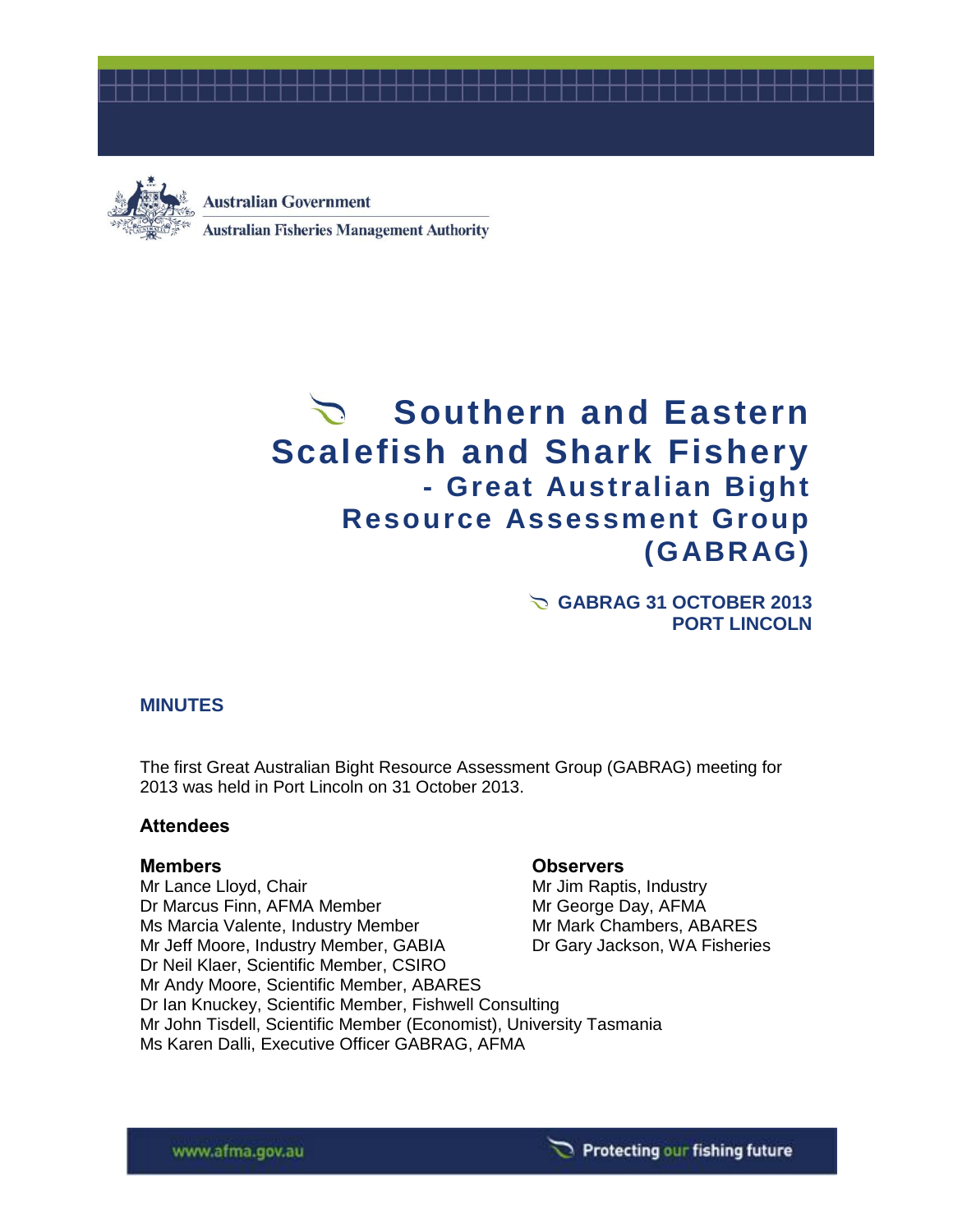*The meeting opened at 8:55 am.* 

# **Agenda Item 1 - Preliminaries**

# **1.1 Welcome and Apologies**

Lance Lloyd (the Chair) opened the meeting at 8:55 am and welcomed members and observers. The Chair noted that in keeping with normal practice, the meeting would be recorded to assist with preparation of the minutes.

# **1.2 Declarations of Interest**

The Chair asked the RAG members to declare any interests and acquire the agreement of the meeting that no individual's personal interest is being served by participation.

| <b>Participant</b>                                  | <b>Interest Declared</b>                                                                                                                                                                                                         |
|-----------------------------------------------------|----------------------------------------------------------------------------------------------------------------------------------------------------------------------------------------------------------------------------------|
| Mr Lance Lloyd, Chair                               | Principal Ecologist at Lloyd Environmental, no<br>pecuniary interest                                                                                                                                                             |
| Dr Marcus Finn, AFMA Manager                        | Employed by AFMA, no pecuniary interest                                                                                                                                                                                          |
| Ms Karen Dalli, AFMA, GABRAG EO                     | Employed by AFMA, no pecuniary interest                                                                                                                                                                                          |
| Dr Ian Knuckey, Scientific Member                   | Director Fishwell Consulting, interest in<br>sources of funding for research purposes,<br>research work for GABIA and a purveyor of<br>electronic logbook systems, scientific advice<br>and dealings to GABIA on an ad hoc basis |
| Dr Neil Klaer, Scientific Member                    | Employed by CSIRO - Interest in sources of<br>funding for research purposes                                                                                                                                                      |
| Ms Marcia Valente, Industry Member                  | GAB boat and quota SFR holder                                                                                                                                                                                                    |
| Mr Jeff Moore, Industry Member                      | Great Australian Bight Industry Association<br>(GABIA) EO, board member of<br>Commonwealth Fisheries Association and<br>industry liaison officer for Commonwealth<br><b>Marine Reserves</b>                                      |
| Dr Andy Moore, Scientific Member                    | Employed by ABARES - Interest in sources of<br>funding for research purposes                                                                                                                                                     |
| Prof John Tisdell, Scientific Member<br>(Economist) | Employed by University of Tasmania, no<br>pecuniary interest                                                                                                                                                                     |
| Mr Jim Raptis, Invited participant                  | GAB boat and quota SFR holder                                                                                                                                                                                                    |
| Dr Gary Jackson, Invited participant                | Employed by WA Fisheries, principle research<br>scientist, no pecuniary interest                                                                                                                                                 |
| Mr Mark Chambers, Observer                          | Employed by CSIRO, interested in funding for<br>research projects                                                                                                                                                                |
| Mr George Day, Observer                             | Employed AMA, no pecuniary interest                                                                                                                                                                                              |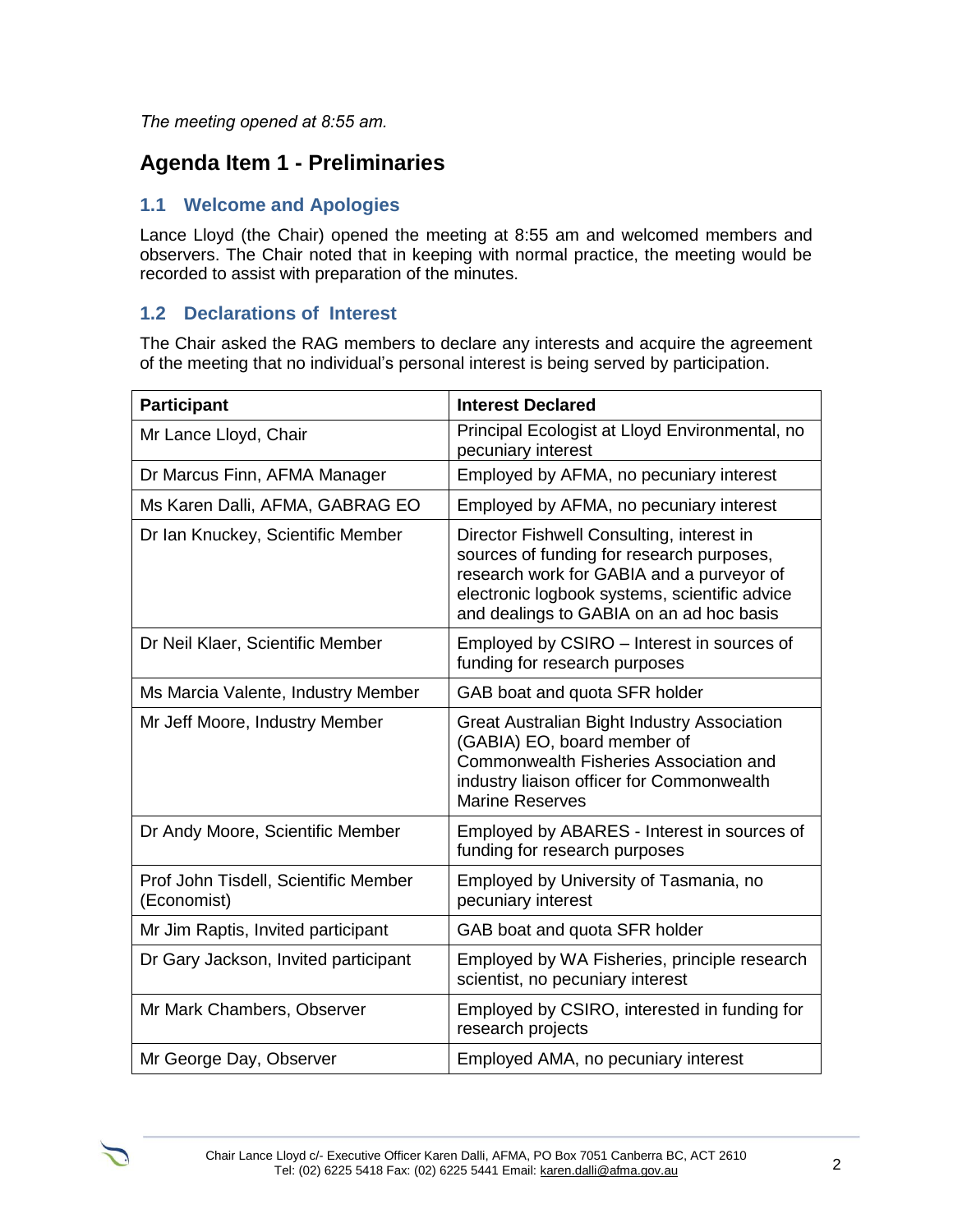# **1.3 Adoption of Agenda**

Members adopted the draft agenda with the addition of the following amendments.

- Agenda item 2 to include Ian Knuckey's presentation on length frequency information.
- Agenda Item 2.4 to include Mark Chambers discussing the Tier 1 assessment
- Agenda item 5.1 to read 'outcomes of GABRAG meetings'
- Agenda item 6 to include a discussion on the impacts on the fishery and economics of the seismic surveys

# **1.4 Actions arising from previous RAG meetings**

### **GABRAG 2 – 3 December 2012 - Action Items**

- 1. EO to produce rolling calendar for RAG Chair and members. **Status: Ongoing**
- 2. Chair to lodge a letter to Nick Rayns, AFMA Executive Manager Fisheries from members on the impracticality on the declaration of interest. **Status: Redundant** (This issue is being addressed by AFMA for all RAGs)
- 3. AFMA Manager to organise a teleconference with GABRAG members, SESSFRAG members, Simon Boag, Sandy Morison, AFMA data team, AFMA observer team including Mike Yates and Industry members. **Status: Complete** (in the GABTF)

# **Action item 1:** AFMA Manager

Ensure that crew data is being submitted to CSIRO in a suitable database for input into the stock assessments. As a one off project paid by GABIA, the GABTF crew data was sent to Matt Koopman from Fishwell to enter into a database suitable for CSIRO.A similar process needs to be put in place for all of the SESSF.

4. AFMA Manager to forward on bycatch data and observer report from the observer coverage on the GABTF Danish Seine vessel. **Status: Complete** (12 day trip out of Ceduna)

### **Action item 2**: Neil Klaer

Provide a data summary on the Danish seine vessel operating in the GABTF and forward logbook and observer data to Ian Knuckey.

### **Action item 3**: Ian Knuckey

Examine logbook and observer data to obtain catch composition, length frequencies and trip summary of the Danish seine vessel operating in the GABTF, to investigate if this vessels catch is representative of a trawl vessels catch or does it differ.

### **Action item 4:** AFMA Manager

Organise observers on the Danish seine vessel operating in the GABTF one trip a year.

# **Action item 5:** Industry

Liaise with Tony Muollo the owner of the Danish seine vessel to obtain crew length frequency samples for Deepwater Flathead and Bight Redfish.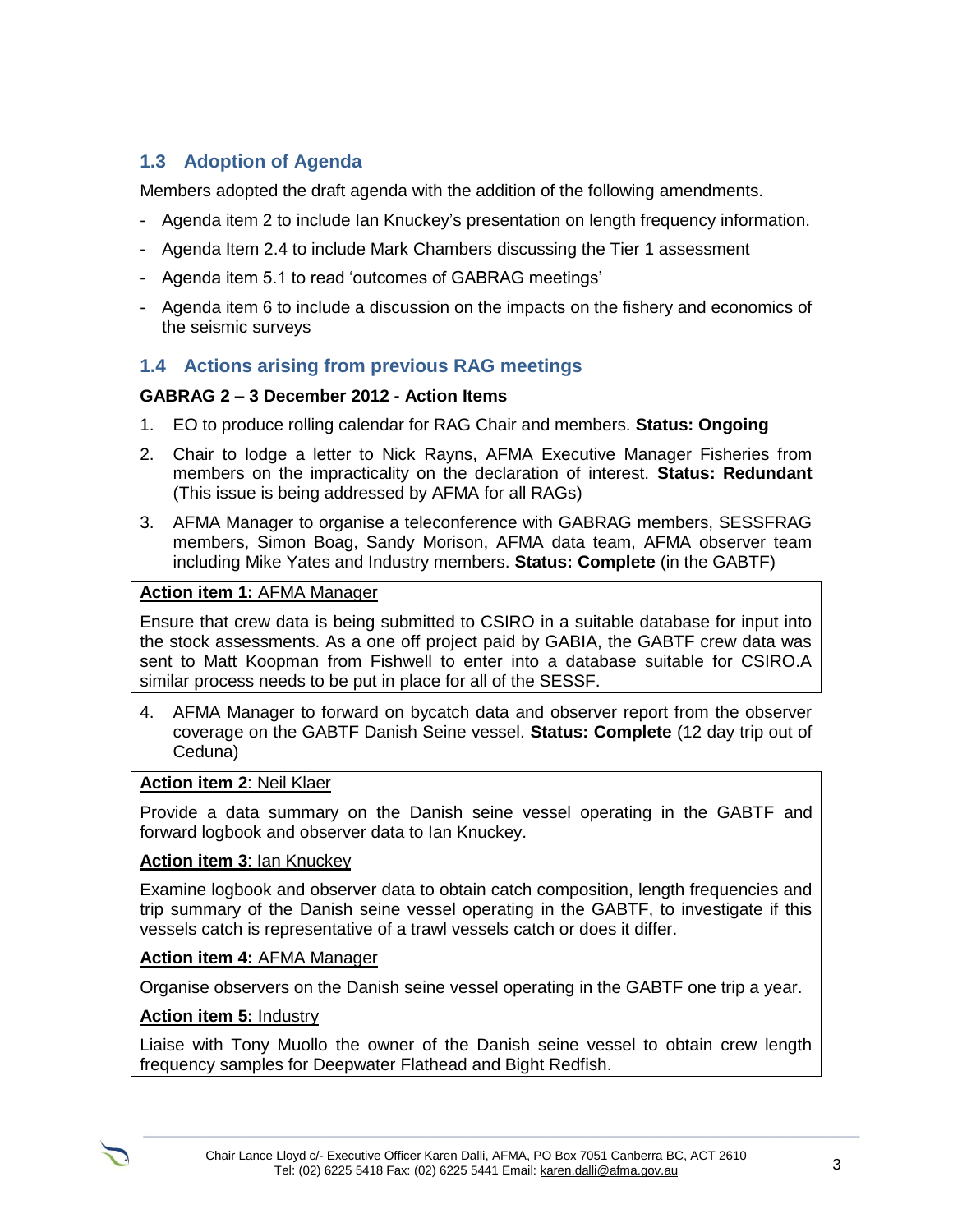- 5. Andy Moore to provide clarification on Gemfish biology and if there is a central spawning area or two different stocks. **Status: Ongoing**
- 6. Neil Klaer to provide fishery effort breakdown in the GABTF by fishery/operations/year. **Status: Complete**
- 7. Neil Klaer to provide a progress report on the cost/risk/catch project in February 2013, noting Jeff Moore's request to have industry and AFMA involvement in the project. **Status: Complete**
- 8. Ian Knuckey to write to FRDC on behalf of the RAG for more information on the seismic survey project. **Status: Incomplete**
- 9. EO to update and finalise GABRAG 1 November 2012 minutes. **Status: Complete**
- 10. AFMA Manager and Jeff Moore to provide protocols for the GABTF ISMP data collection. **Status: Complete**
- 11. AFMA Manager to investigate whether there are more than 148 Bight Redfish age samples for 2010/11 in the most recent Bight Redfish stock assessment. **Status: Complete** (432 samples collected 2010/11. 283 of these from FIS)
- 12. AFMA Manager to investigate high discard rates of Western Gemfish. Status: **Complete** (ISMP discard rate based on observed data)

#### **Action item 6:** EO

Include an agenda item on Western Gemfish triggers at the next RAG meeting for members to discuss whether they remain suitable with the additional information received over the past few years.

- 13. Ian Knuckey to add skates and rays as a discard species group to the Olfish program. **Status: Incomplete** (delayed until the new system is in place)
- 14. Ian Knuckey and Neil Klaer to present RAG members a summary of discards and retained catch for GABTF quota and non-quota species based on observer data. **Status: In progress**
- 15. The Chair and Jeff Moore to contact out of session and discuss whether there should be a separate GABRAG submission for the Review of the Harvest Strategy Policy. **Status: Complete** (decided that there wasn't a need to submit one from GABRAG)
- 16. GABIA to provide comment on the GAB Harvest Strategy Decision Rules standalone section. **Status: Incomplete**
- 17. AFMA Manager and GABIA to update GABTF Operation Manual, Slope Species Sampling and amend 5b sampling size from 100 samples from a 50 kg catch to 100 sample from a roughly 300 kg catch (its ok for Gemfish and Blue Grenadier but it's not ok for the other species). **Status: In progress**
- 18. Brad Milic to update documents and provide further context on T-90 in the workplan documents and that T-90 is mandatory. **Status: Superseded** (Action Item 7)

#### **Action item 7:** Jeff Moore and Jim Raptis

Provide further context on T-90 in the GABTF Bycatch and Discarding Workplan – Final Report and the new 2013-15 Workplan.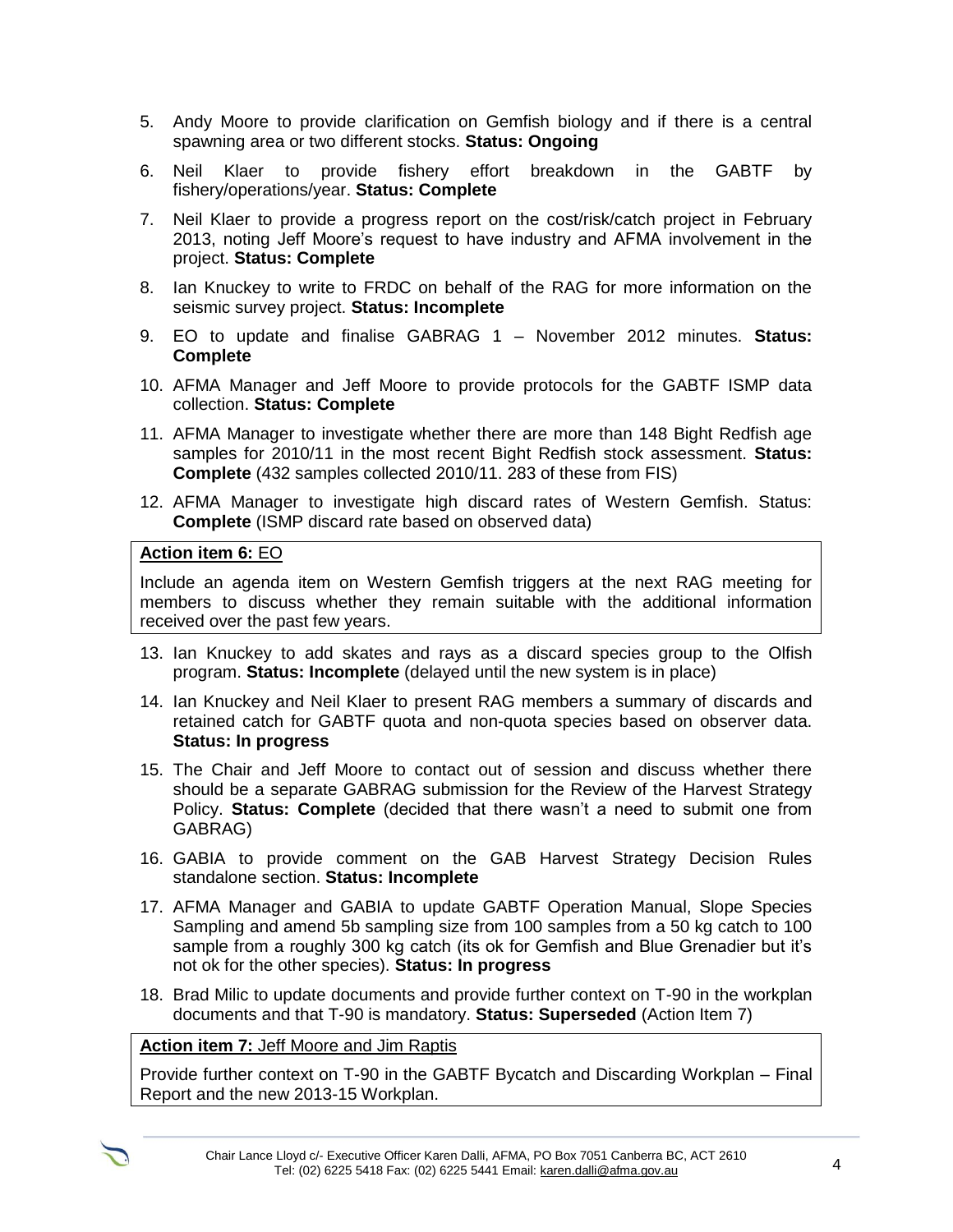- 19. Jeff Moore to forward to RAG gear type and configuration time line to Neil Klaer. **Status: Incomplete**
- 20. AFMA Manager to provide clarification to the Cuttlefish justification explanation in the ERA and it needs to be more reflective of the GAB limits. **Status: Complete** (Cuttlefish remain High Risk in the ERA due to missing data. There is currently too much missing information to reduce the risk from High – but the reason for risk rating is considered in ERM/Bycatch plans. Graduate going through revised ERA for the SESSF).

Industry is concerned that the Ecological Risk Assessment is managed conservatively, resulting in species being labelled as high risk due to minimal information of biology.

### **Action item 8:** Jeff Moore

Ask Professor Bronwyn Gillanders from University of Adelaide for any information on cuttlefish and forward information to the RAG and AFMA. This is due to cuttlefish remaining High Risk in ERA due to limited data.

#### **Action item 9:** Ian Knuckey

Examine the FIS and ISMP data for information on cuttlefish and catches recorded.

21. AFMA Manager to organise a meeting to discuss Jeff Moore's information on the purpose served by the fisheries closures being superseded by the Commonwealth Marine Parks, as it should be considered as part of the habitat and communities project. **Status: Pending** (Closure reviews are being conducted for SET and GHT, a similar review can be completed for GAB if required).

### **GABRAG Research Workshop - 3 December 2012 - Action Items**

- 22. GABIA to investigate labeling and marketing for Bight Products. **Status: Ongoing**
- 23. GABIA to prepare a short paper for the next RAG meeting summarising the MEY study and suggest some of the potential break out rules e.g. prices of fish and steepness. **Status: In complete**
- 24. AFMA Manager to check if the new vessel operating in the GAB is using e-logs. **Status: Complete** (The vessel is not using e-logs, the system has recently been set up for utilisation by Danish seine vessel).

#### **Action 10:** GABIA

Encourage the Danish seine vessel to utilise e-logs.

# **1.5 AFMA Managers Report**

Marcus Finn provided the RAG with an update on:

- Catches of Deepwater Flathead, Bight Redfish and Western Gemfish.
- Effort from logbook data which showed 2012 and 2013 were relatively consistent.
- Co-management the co-management trial which ended in 2009 was successful; there is a Memorandum of Understanding (MoU) in place that AFMA and GABIA informally operate under and it appears to function well. GABIA and AFMA should revisit the agreement to ensure responsibilities and the overall framework remains relevant and clearly expressed.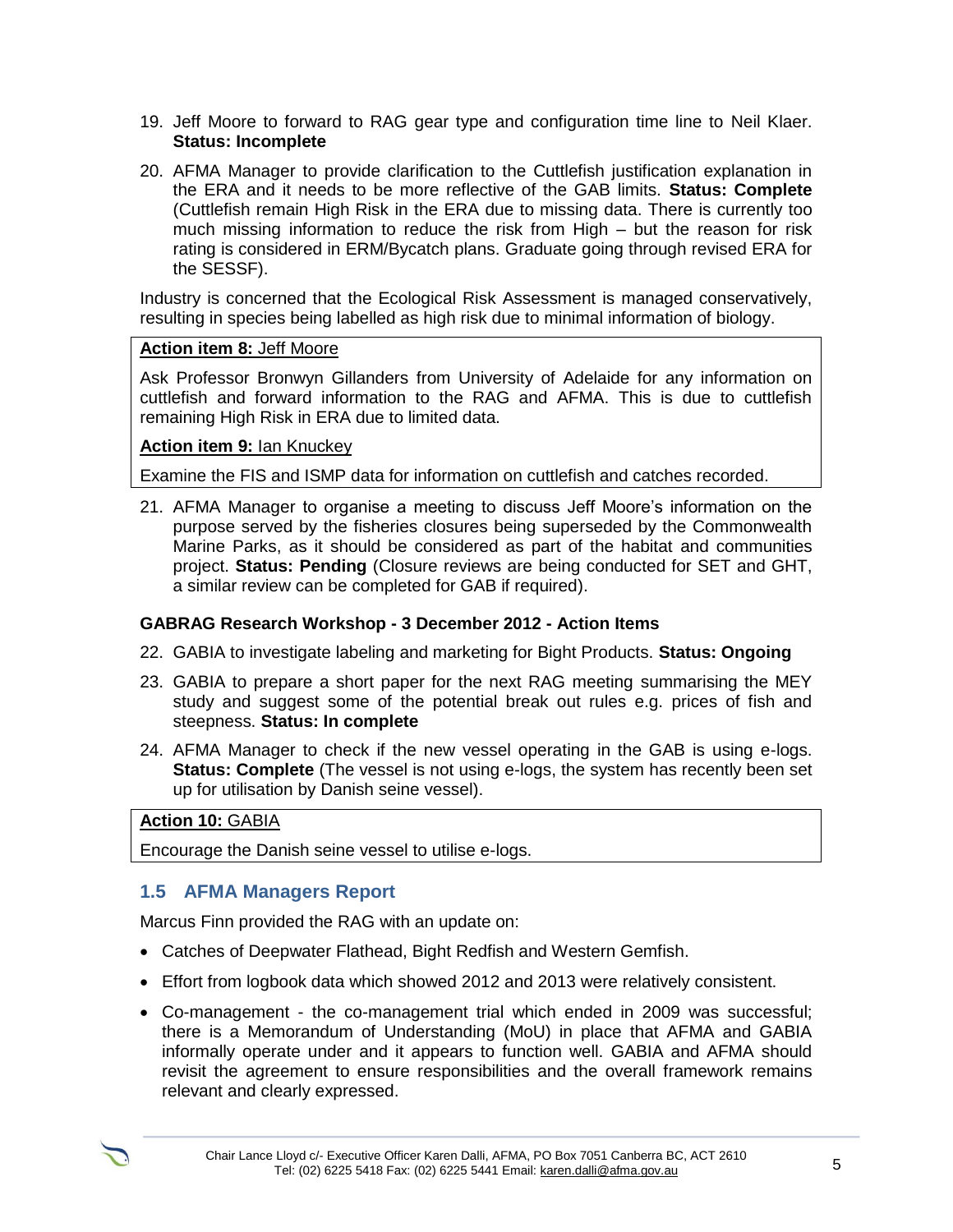- Discards environment section reports that there have been no interactions with TEPS in 2013 and the GABTF record their discards well.
- Budget AFMA continues to focus on delivering effective fisheries management in a cost-effective fashion. As for previous years, AFMA will work closely with GABIA on draft budgets to find cost savings where appropriate.

*Meeting was adjourned at 10:15 am and resumed at 10:35 am*

# **Agenda Item 2 - Stock Assessments**

# **2.1 GABIA industry collected frequency data**

Ian Knuckey presented a PowerPoint on work that Fishwell Consulting did for GABIA industry collected length frequency data.

Since 2009 there has been almost 100,000 industry length collected data following methods outlined in the boat operating procedures manual. Approximately 60,000 collected for Deepwater Flathead and 37, 500 for Bight Redfish entered into data sheets. However, not all of these measurements have been able to be utilised due to issues with the data sheets submitted. This is a concern as industry took the time to collect the data and not all of it is able to be utilised in the assessments.

To address this issue Fishwell Consulting matched samples and logbooks and used a number of other methods to allow as much data as possible to be used. The result of this work was very positive with a threefold increase in length being accepted into the data processing system. Unfortunately there was a large number from 2010/11 that remained unusable as there couldn't be matches in the data.

The following recommendations were presented to ensure that the data sheets received in the future are completed correctly:

- Strongly encourage complete recording
- Use one version of data sheet with
	- Shot number and time (to match logbook)
	- Pre-filled fields grade, retained, gear type
- Update boat operating procedures manual to reflect changes
- Make formal arrangements for data entry and transfer to CSIRO
- Feedback to GABIA on data quality
- Ongoing feedback and crew incentives

There is a possibility that e-logs may allow for data checking in the future.

The RAG members agreed that there is valuable information collected from industry in the GABTF and the crew are working well.

#### **Action item 11:** Ian Knuckey

Install a provision on the new version of Olfish to record discards and length frequencies.

**Action item 12:** Industry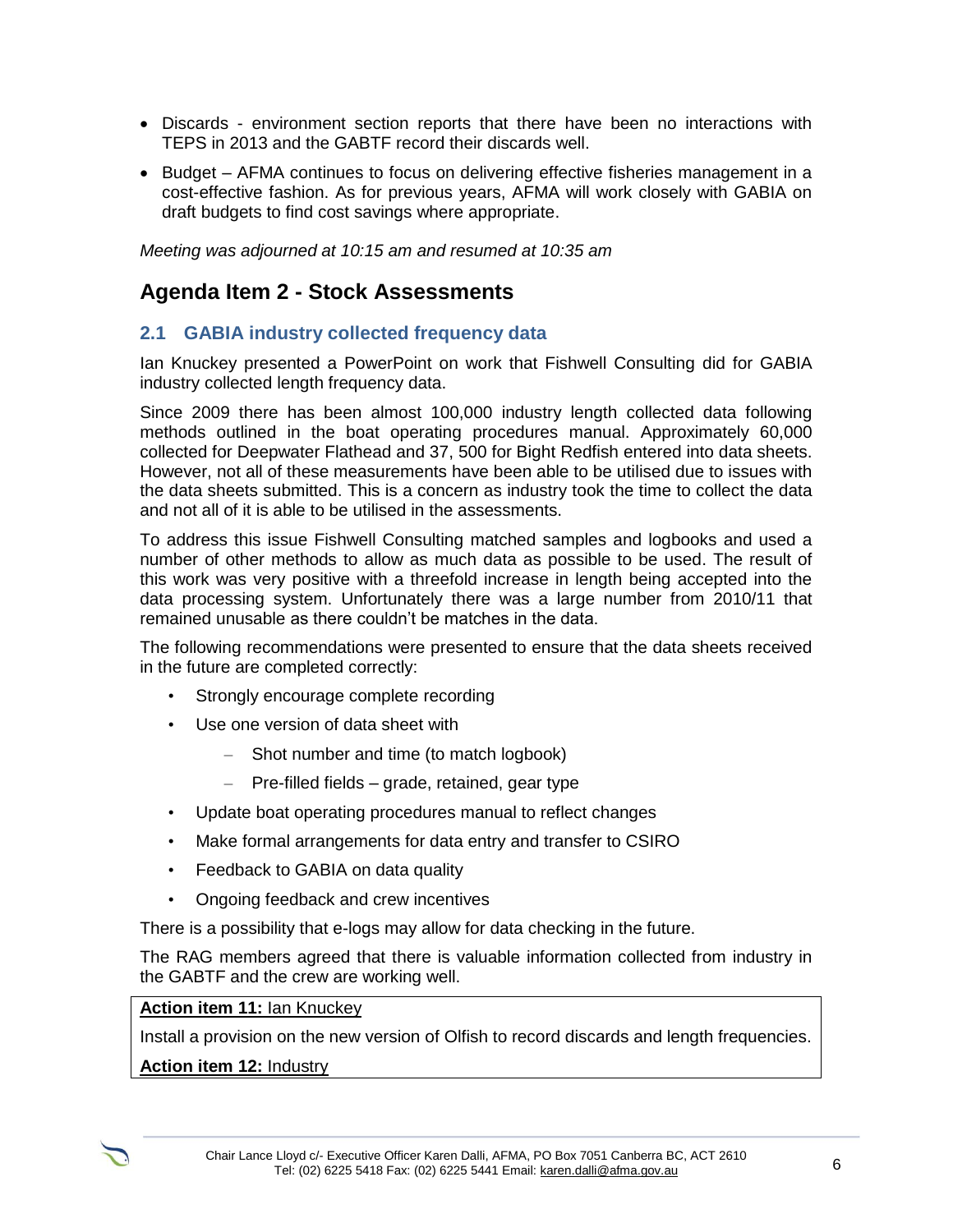Trial the new provisions in Olfish for a period of time and report back to the RAG whether it is feasible for the crew to input this data into Olfish.

 $\sum$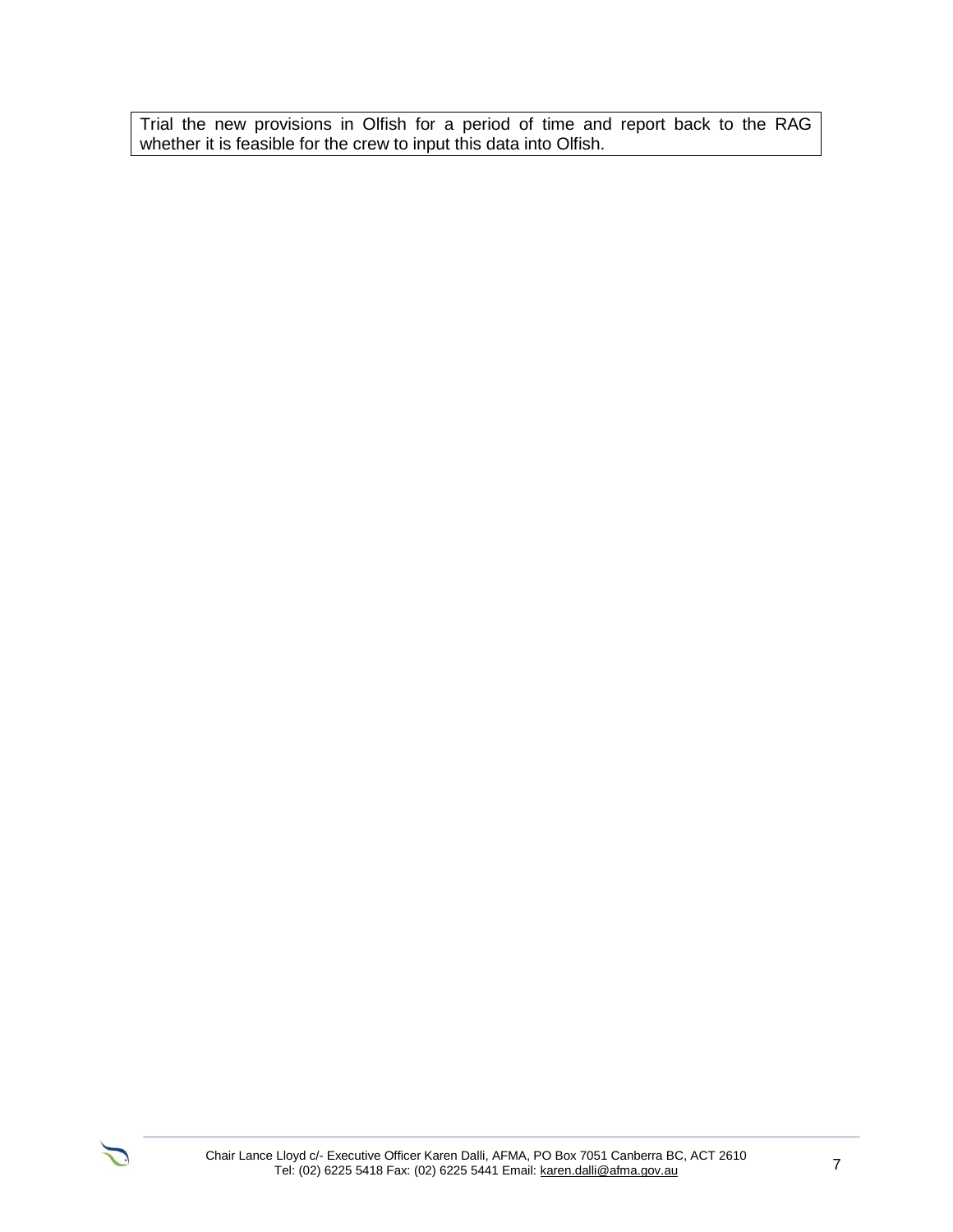### **Action item 13:** AFMA Manager

Regularly check GABTF data sheets submitted to ensure accuracy and report back monthly individual vessel performance to Jeff Moore.

#### **2.2 Deepwater Flathead stock assessment**

Neil Klaer went through the draft Deepwater Flathead base case 2013 document outlining the following information:

- The new information presented this year is catch by the financial year, July 2012 to June 2013.
- Catches in the GABTF were previously standardised by Neil Klaer using generalised additive models and a log-linear model. Commencing this year, Bight Redfish and Deepwater Flathead have been added to the list of SESSF species processed in a standard manner using a general linear model by Malcolm Haddon from CSIRO.

#### **Action item 14:** Neil Klaer

Investigate the ISMP onboard observer data which is collected every financial year and why it isn't suitable to include in the Deepwater Flathead assessment.

#### **Action item 15:** Neil Klaer

Amend the data offset in the Deepwater Flathead assessment from financial year to calendar year as lengths are collected per calendar year not financial year.

Neil Klaer went through the Data Summary for October 2013 and the following points were discussed:

- TAC and landings the TAC has been about 50 per cent caught in the current year.
- Discards is taken from observer coverage and then rescaled up to the total catch and states that three per cent of flathead were discarded in 2012, even though it is a small percentage it is the largest it has been. The GAB inshore discards on average 1.28 kg per shot and the GAB mid shore (250 to 850 m) discarded 7.6 tonnes. This high amount in the GAB mid shore is due to the limited observer coverage, there were only two shots in this stratum which recorded 100 kg indicating that the discard weight was scaled up.

Industry stated that there is no quota nor market incentive to discard Deepwater Flathead and believes that an operator wouldn't have thrown out three bins of fish due to the high value of this species.

#### **Action item 16:** AFMA manager

Investigate the average discard of 100 kg in the GAB mid shore that has been recorded for two shots in the 2012 calendar year.

The RAG **agreed** on the general rule that in future GABRAG won't accept recent recruitment estimates with variance estimates greater than those that we believe were estimated well historically.

The RAG **agreed** to keep the 2008 recruitment in the base case, but also look at the sensitivities without it.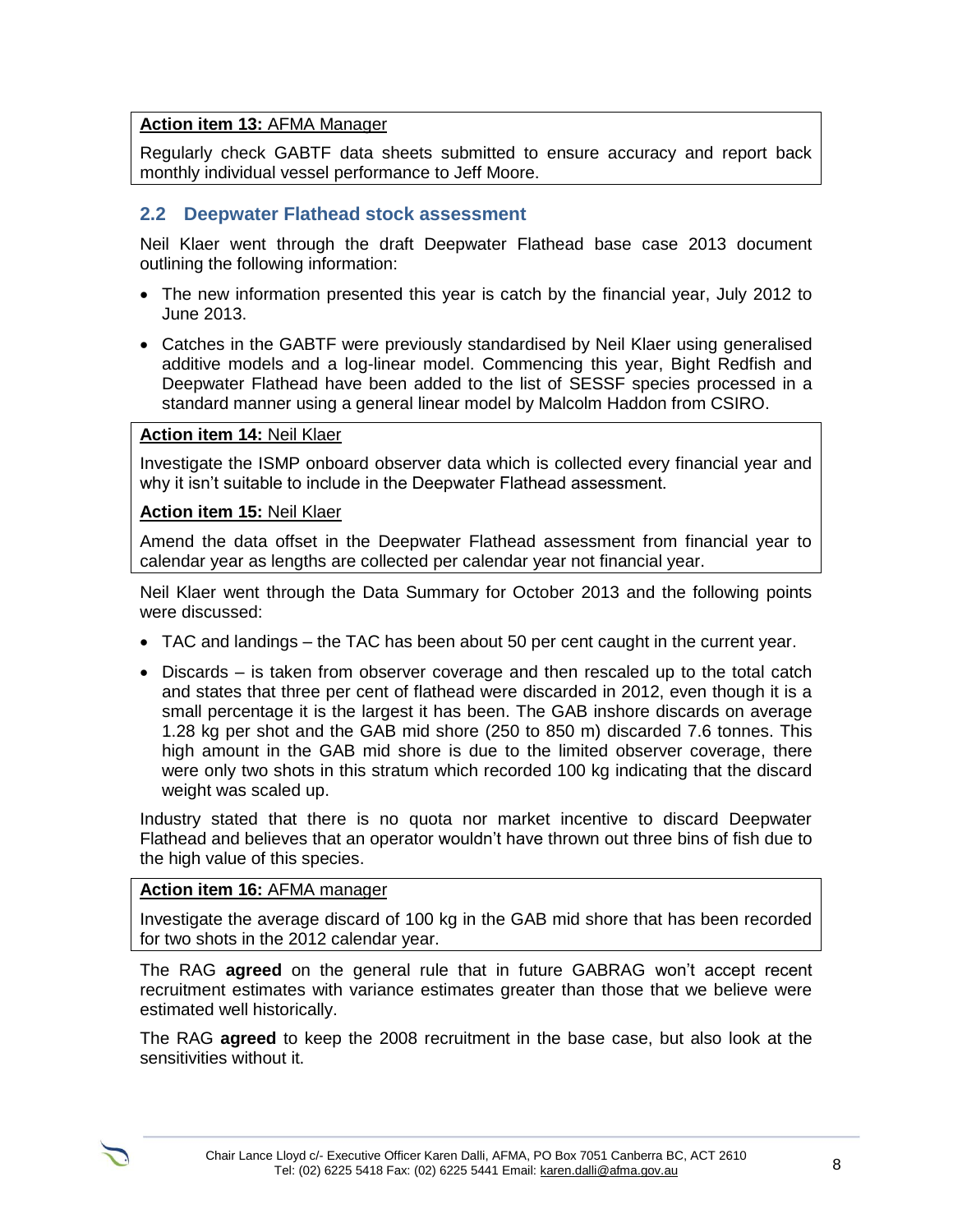# **Action Item 17:** Neil Klaer

Undergo the base case assessment without the addition of the 2008 recruitment and setting the final estimate recruitment value to 2007.

Industry believes that fish showed a behavioural response to the seismic surveys undertaken in 2011 and are starting to return to the fishery in recent times. There is another seismic survey 24,000 square km in size which will run over a two year period from 2014-15 which is a concern to industry members.

GABRAG **recommends** accepting the base case model for Deepwater Flathead, noting the additional samples have added value to the assessment, and noting that the RAG would need to set an RBC at their next meeting when the full 2012 dataset is confirmed to be in the CPUE standardisation.

# **2.3 Bight Redfish discussion**

The purpose of this discussion was to look at indicators/data and decide whether to continue with the model for a Multi-Year TAC (MYTAC).

The information from the data summary indicated that catch and CPUE are fluctuating at the same time; fish are being caught when the biomass is around, and the biomass is not being influenced by fishing activity. The RAG has some concerns for Bight Redfish as it shares the same genus and some of the same indicator trends as the east coast redfish which appears to be in rapid decline.

Industry informed the RAG that this is due to availability; Bight Redfish are currently not presenting themselves in the GABTF and operators are not permitted to fish inshore unlike in the East where you can fish up to the coast. There is evidence that Bight Redfish are currently being located in large areas in a variety of sizes within the inshore zone, however it is difficult to obtain abundances when the inshore is closed to the GABTF. The recreational fishermen report this species as nannygai which creates confusion when discussing this species.

### **Action item 18:** Andy Moore

Provide the RAG members catches of Bight Redfish by month for the last five years.

There is an option to collect data from State inshore gillnet catches, gaining information for Bight Redfish, red snapper and nannygai.

The RAG noticed that the information provided in the draft SESSF Catch Rate Standardization 1986-2012 document did not include e-log catches. Therefore the RAG could not assess/examine standardised CPUE for Bight Redfish at this meeting as there is data missing for 2011/12.

#### **Action Item 19:** Neil Klaer

Liaise with Malcolm Haddon to check if the data in the draft SESSF Catch Rate Standardization 1986-2012 document is correct and consider the outcome at the next meeting.

*Meeting adjourned at 12:45 and resumed at 1:20 pm*

# **2.4 Bight Redfish stock structure update**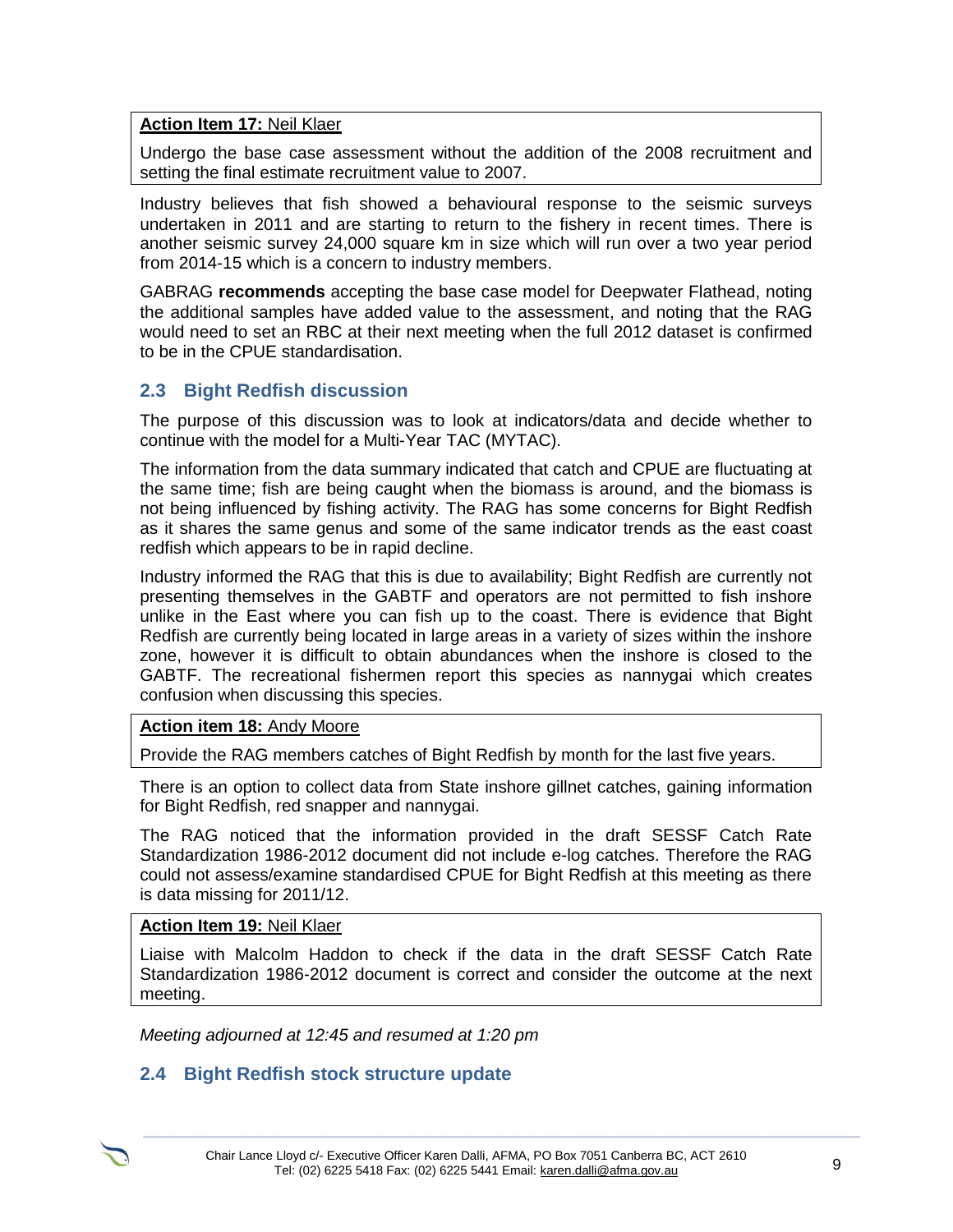Gary Jackson thanked both AFMA and industry for the opportunity to present at the RAG meeting to pursue collaboration with the Commonwealth and WA Fisheries in a research project being undertaken in Western Australia (funded solely by WA at no cost to the GABTF or AFMA) looking at stock structure of Bight Redfish.

Bight Redfish is growing for the recreational fishers in WA, as there are bigger boats entering the sector fishing offshore in waters that were historically only utilised by commercial operators.

The questions being addressed in this research include:

- Are the fish caught in the lower west coast of WA part of the same population as the GABTF?
- What are the sources of recruits?
- Is there a common source of recruits?
- Are there multiple sources of recruits including nursery areas?
- Is there a variation between years?

The range of techniques being utilised to address some of these questions include but are not limited to otolith chemistry, genetics, otolith shape analysis and comparing life history characteristics.

Gary Jackson informed the RAG that he would like WA Fisheries and the Commonwealth to collaborate in this project which will result in a report on Bight Redfish stock structure. The information needed from the Commonwealth includes:

- access to the age data for the fishery which will identify strong year classes,
- approximately 25 Bight Redfish otoliths that have already been aged from each location for each year class from standout year classes yet to be identified, possibly 100 otoliths in total from the GABTF collection. It should be noted that if these otoliths are given to WA fisheries they will be sacrificed for the state isotope and trace element work, and
- observers to collect fin clips from the vessel and place them in ethanol to be built into genetic study.

The project will be conducted over two years with analysis to be undertaken next year; therefore it would be advantageous gain access to data and receive otoliths prior to the end of the year if support is granted.

*Gary Jackson left the room for members to discuss participation in this study and was invited back when the discussion concluded*

GABRAG **support** the study and encourage collaborative research with WA Fisheries and the Commonwealth.

Gary Jackson is to liaise with Kyne Krusic Golub from Fish Ageing Services for otoliths, Jeff Moore for fin clips and Neil Klaer for annual frequencies by age.

WA fisheries are to provide the raw data obtained from the research undertaken on the otoliths collected from the Commonwealth GABTF to AFMA and attend a GABRAG meeting to provide members with a presentation on the results upon completion.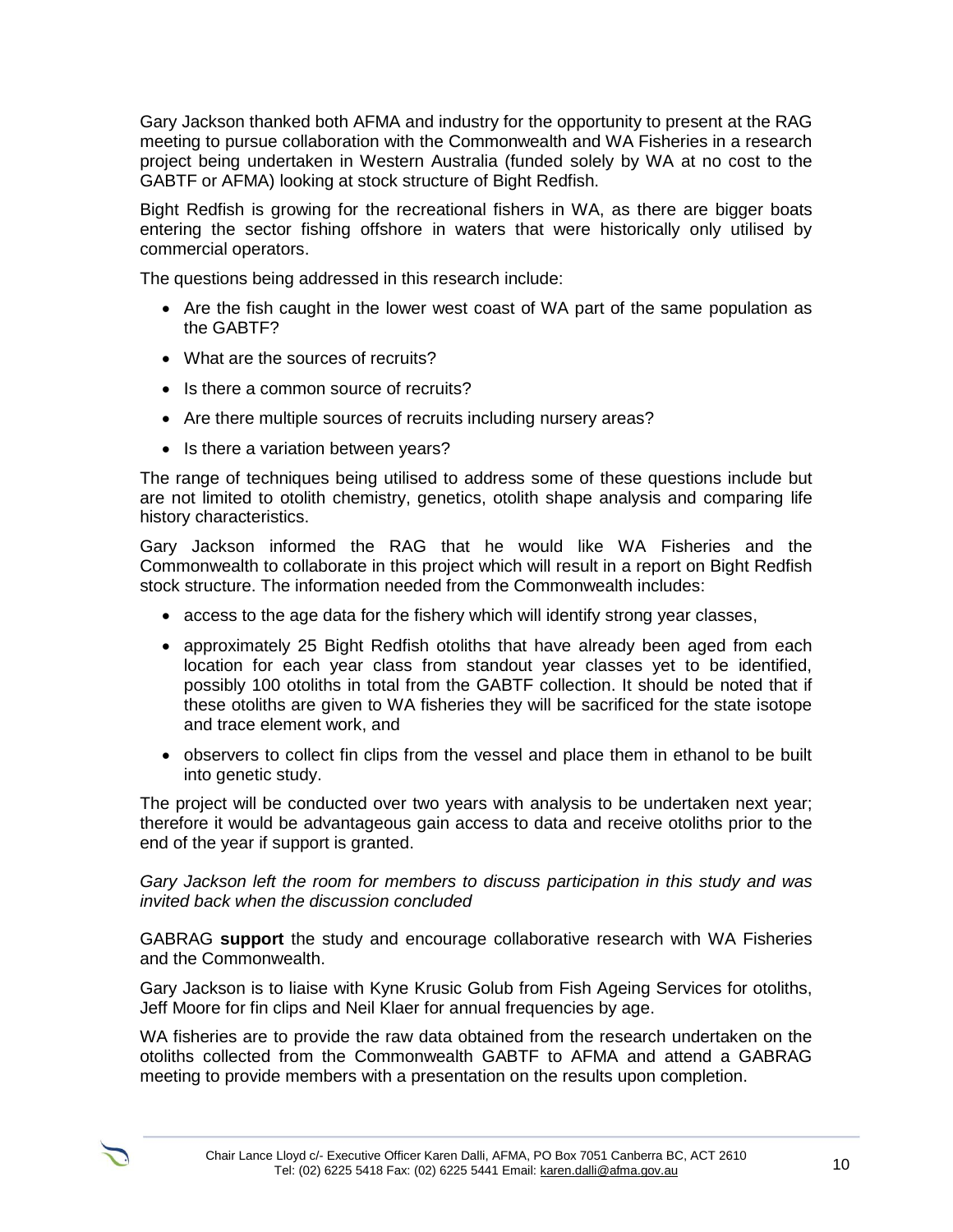# **2.5 Western Gemfish discussion - stock structure project**

Andy Moore presented the RAG with a PowerPoint on the Western Gemfish stock structure project that is being funded by FRDC. The research plans to test the spawning locations and biological differentiation of Western Gemfish using samples for molecular work, length frequency data and gonads from across the distribution where people are fishing.

Previous studies have found that Western Gemfish from east coast Australia and New Zealand are the same stock, and the GAB and Western Australia are the same stock. There appears to be a significant difference between these two populations; the east stock spawns in winter, and the west stock spawns in summer. This study would like to establish whether there are multiple spawning stocks in the different spawning locations by collecting data in these areas.

The samples for this project will be coordinated with industry; tubs of fish will be collected in sampling areas with one person nominated to collect Western Gemfish otoliths, fin clips, length measurements and gonad samples.

### **Action Item 20:** Andy Moore

Coordinate with industry samples of Western Gemfish including otoliths, fin clips, length measurements and gonads to be utilised in the stock structure project.

*Gary Jackson left the meeting at 2:20 pm*

# **2.6 Western Gemfish discussion - Tier 1 Assessment**

Neil Klaer stated that the missing e-logs information from 2012 potentially affects the data presented in the draft SESSF Catch Rate Standardization 1986-2012 document; so the RAG could only consider a preliminary version of the assessment at this meeting.

The Tier 4 Western Gemfish assessment relates solely to zones 40 and 50 and does not include the GAB zones.

Industry questioned the logbook trawl catches of Western Gemfish in zones 40 and 50 fishery at 120 m depth.

#### **Action item 21:** Neil Klaer

Investigate and report back to the RAG what sectors/areas of the SESSF are catching Western Gemfish at depths of 120 m.

Mark Chambers presented the updated Western Gemfish Tier 1 assessment and the process involved in developing the 2013 base case which included:

- Replacing the logbook catch data with total catch based on CDRs.
- Updating CPUE series as well as length frequency, age-length, discards and CDR based catch data from 2011 and 2012.
- Setting years where recruitment deviations are estimated. In 2011 recruitment deviations were estimated from 1994 to 2008. For the 2013 assessment, this is adjusted to estimate deviations from 1994 to 2009.
- Tuning the assumed coefficient of variation (CV) of the stock recruitment relationship to agree with model fitted estimates. For the 2011 assessment this was 0.35, for the 2013 assessment this was changed to 0.383.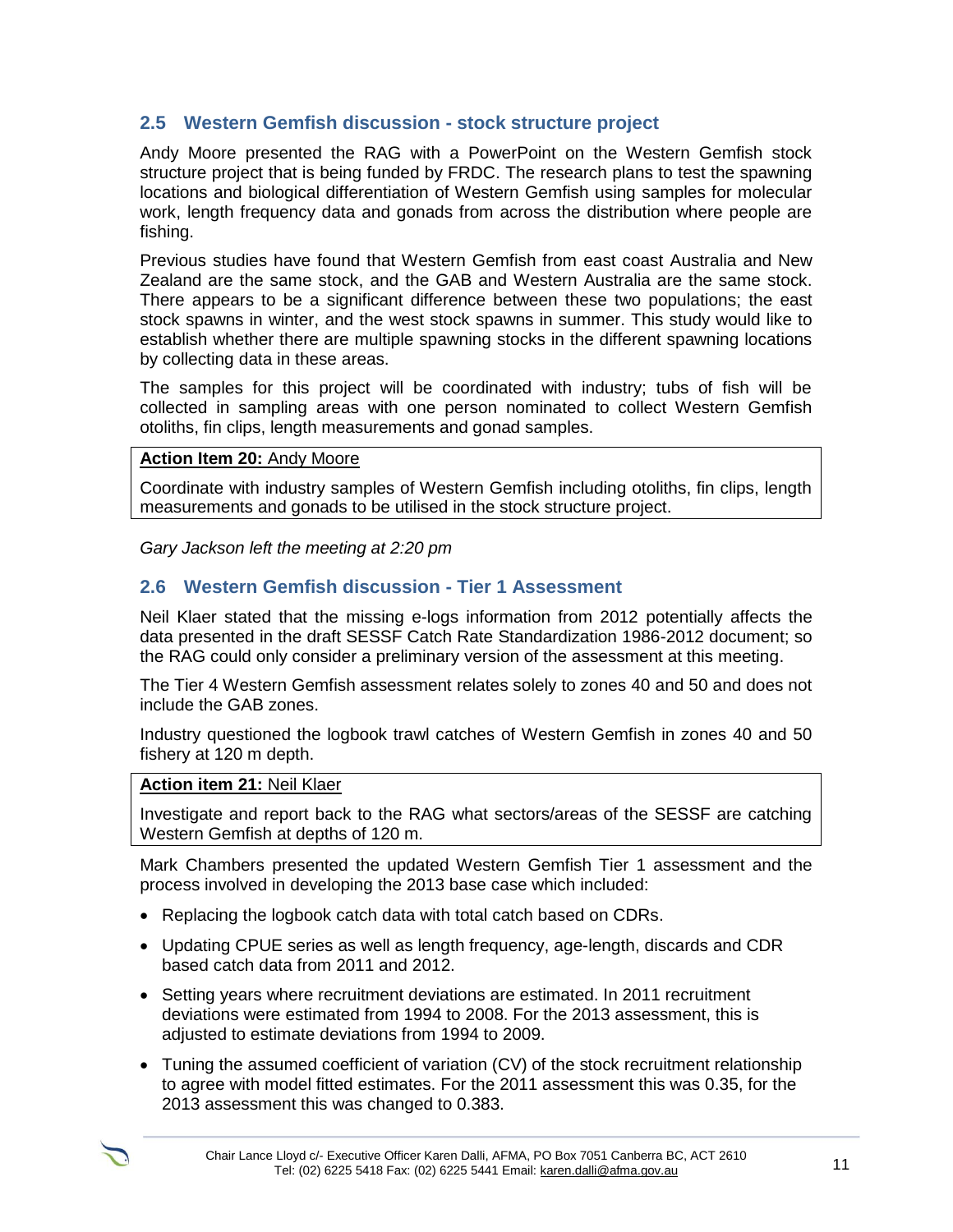The data for 2012 shows inconsistency between the GAB logbook data and the CDR data which may be due to the missing e-log data.

The RAG **noted** that the discrepancy in the draft report that indicates industry is under reporting their catch is in fact an error in the data.

### **Action item 22**: Mark Chambers

Include as a sensitivity the annual ratio of CDR to logbook up until and including 2005 and apply it to those years that don't have CDR data and report back to the RAG if there is a trend.

# **Action item 23:** Mark Chambers

Include line catch by zone to the Western Gemfish assessment.

The RAG was concerned that the data prior to 1995 may be affected and industry considers the catch of Western Gemfish may have been misreported prior to 1992.

# **Action item 24:** Mark Chambers and Andy Moore

Liaise with CTS operators in Portland that were catching Western Gemfish prior to 1992 and match the anecdotal evidence with the logbooks. If identified through liaison that the catches are consistent then the assessment will included catches prior to 1992, if the catches are inconsistent then the assessment will remove the catches prior to 1992.

The RAG **agreed** to leave the assessment and run the sensitivity from 1992.

New data since 2010 has resulted in a rescale of the spawning stock biomass, in terms of depletion it hasn't changed significantly. The RAG needs to understand what model inputs from 2012 to 2013 resulted in the spawning stock biomass estimated by the SS3 model reducing from 6000t to 2000t.

### **Action item 25:** Ian Knuckey and Neil Klaer

Ian Knuckey to send Neil Klaer additional data on Western Gemfish length frequency samples for 2011. Neil Klaer to forward on the data to Mark Chambers.

**Action Item 26:** Mark Chambers

Include the additional 2011 length data for Western Gemfish in the assessment.

### **Action item 27:** Mark Chambers

Include in a step wise way; length frequency, catch rate and age data by year for the last two years to the Western Gemfish assessment.

The RAG was concerned that the model appeared highly sensitive to additional inputs of data and the assessment seemed unstable.

# **Action item 28:** Jim Raptis

Ask crew member observers to collect Western Gemfish length frequency samples for additional input into the assessments to increase its strength.

Noting the concerns about model sensitivity and limited data feeding into the assessment, which added to uncertainty, the RAG **agreed** to try and use the base case assessment, to be considered at the next RAG meeting.

The RAG also agreed that the results of the Tier 4 assessment should be considered and reported at the next GABRAG meeting.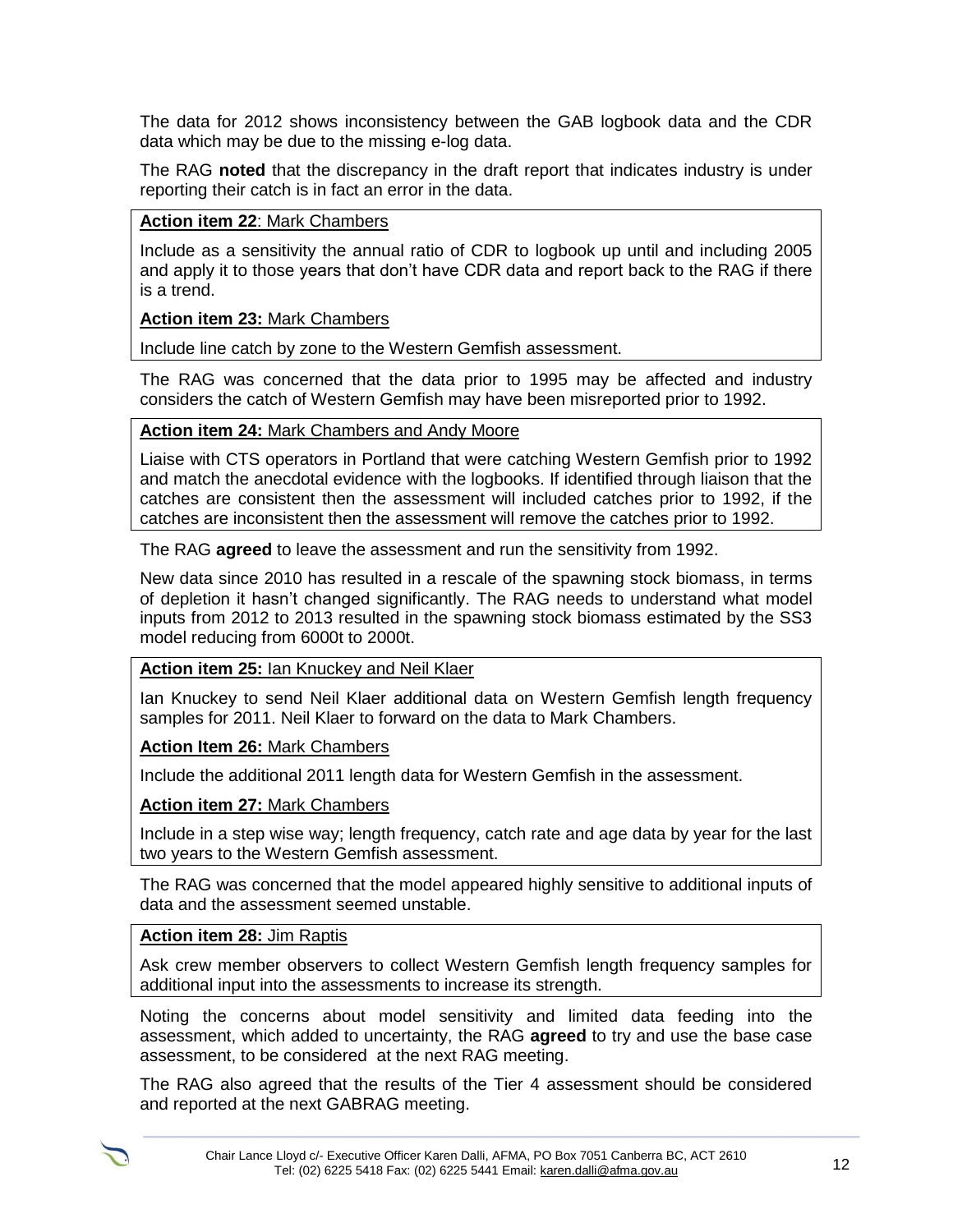*Meeting adjourned at 4:35 pm, Mark Chambers departed and the meeting resumed at 4:40 pm.***Agenda Item 3 – Harvest Strategy**

# **3.1 TACs, harvest strategy, research catch allowance and decision rules**

The future research and assessment priorities plan was agreed to at the research workshop held in December 2012. Members noted it was subsequently changed at the RAG teleconference in April 2013. The key changes were the Deepwater Flathead assessment being brought forward one year (from 2014 to 2013). The RAG also discussed the FIS, which hasn't been conducted since 2011, being delayed.The RAG previously agreed that a one year delay wouldn't put any additional risk to the stock. Industry advised it is uncertain as to when the FIS should be conducted, and reiterated it does not believe there would be a risk to the stocks, even if the FIS was delayed in future years. Industry advised that given the low returns in the fishery over recent years, the FIS has not been possible and should only be conducted after applying the risk/catch/cost framework to the GABTF.

*Ian Knuckey declared his conflict of interest and members recommended that he should remain present to discuss the FIS and assessments*

The RAG discussed the impact of not undertaking the FIS in 2014, noting the stocks are in reasonably good condition, recognising that delaying a FIS may reduce its ability to clearly reference abundance patterns and taking into consideration financial constraints.

*Ian Knuckey left the room for members to decide on the FIS and was invited back once a decision was finalised*

The RAG **agreed** that completing a FIS in 2015 would be a sensible approach, and that in doing so, the Bight redfish assessment should be delayed a year and carried out in late 2015, for the 2016/17 fishing year TAC-seeting cycle. The RAG considered the risk of delaying the Bight Redfish assessment until late 2015 was low.

The RAG agreed that if oil and gas funding could be sourced, a FIS conducted in 2014 and 2015 could be a good measure of potential impacts from the seismic survey planned in the GAB.

# **3.2 Decision rules and economic indicators that could trigger a review of the MEY**

This item was deferred to the next meeting.

#### **Action item 29:** John Tisdell

Review and present the Tom Kompas report for a more fulsome MEY discussion at the next RAG meeting

# **3.3 GAB HSP into the SESSF**

This item was provided to members for information. The SESSF Harvest Strategy with the GAB standalone section is currently being updated and the GAB section will remain unchanged. This document will be provided to GABMAC at their meeting on the 1 November 2013 for comment and approval.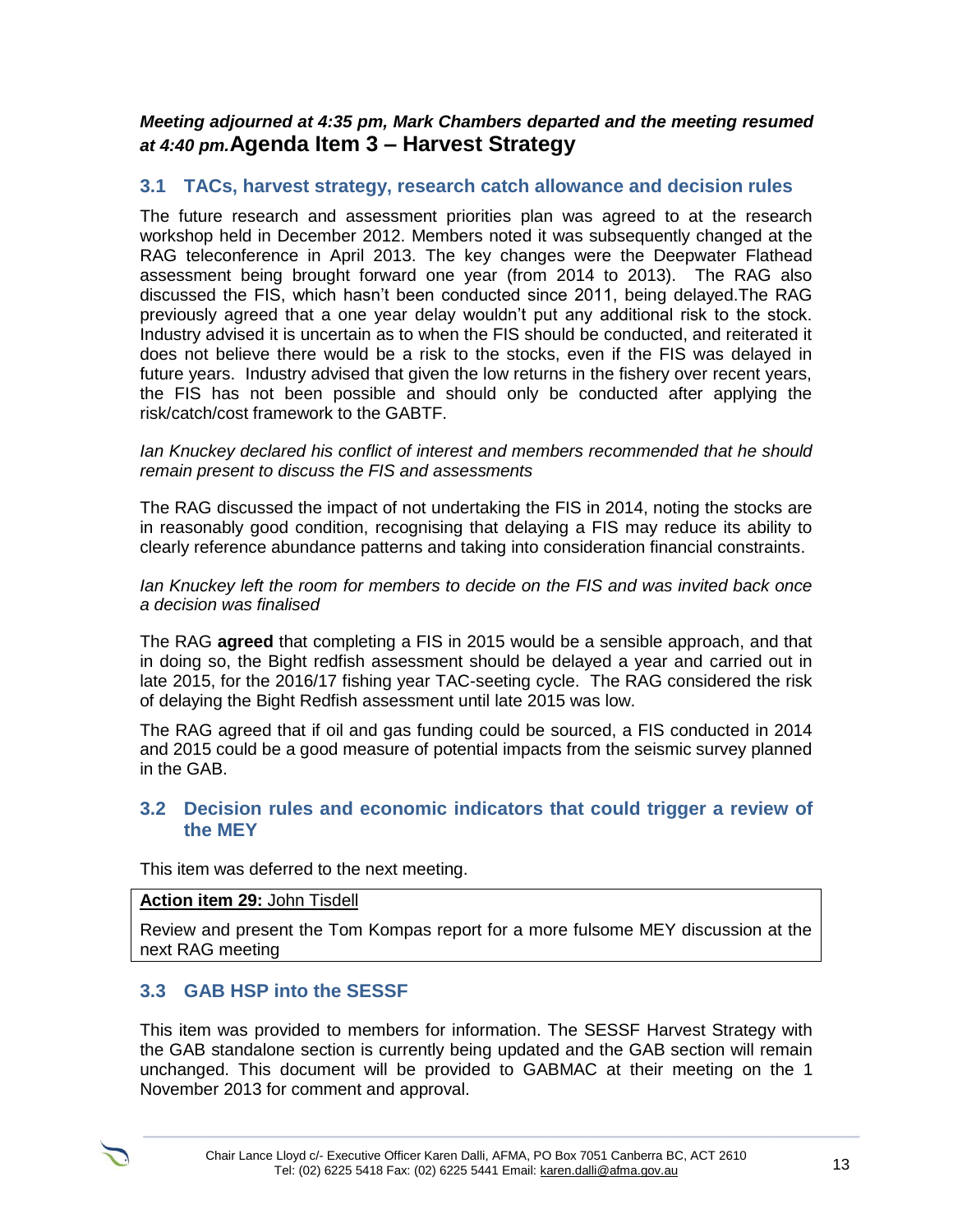# **Agenda Item 4 – Data/monitoring**

# **4.1 Bycatch/discarding Workplan**

AFMA has drafted the final report for the Bycatch and Discarding Workplan 2010-12 and updated Bycatch and Discarding Workplan for 2013-15, both have been provided to GABIA and the RAG for comment. This item planned to gain feedback on the final report and information on action items in the future workplan. This item will be pursued out of session; however an action item for the future workplan mentioned is to gain further information on cuttlefish.

# **Action Item 30:** EO

Add 'obtain further information on cuttlefish' as an action item in the Bycatch and Discarding Workplan for 2013-15.

# **4.2 Numbers of observer days for the financial year**

AFMA Integrated Scientific Monitoring Program (ISMP) observers are planned for approximately 70 days per biennial calendar year in the GABTAF, which equates to 35 ISMP observer days every financial year. Table 1 outlines the targeted and achieved days since 2010/11. There were no AFMA ISMP observer days planned in the 2013 calendar year, and the next target of 35 days will be pursued in the first half of the 2014 calendar year.

# **Table 1. AFMA ISMP Observer Sea Days**

| 2010/11 |          | 2011/12 |          | 2012/13 |          | 2013/14 |          |
|---------|----------|---------|----------|---------|----------|---------|----------|
| Target  | Achieved | Target  | Achieved | Target  | Achieved | Target  | Achieved |
| 25      | 24       | 24      | 30       | 35      |          | 35      |          |

# **Agenda Item 4 – Research**

# **5.1 Outcomes of RAG meetings**

Jeff Moore attended SESSFRAG in July/August and informed members of the outcomes that were relevant to this RAG.

- Access to State fisheries data for assessment purposes was discussed
- A Tier 5 project has achieved funding
- ERAs have been updated and ERMs are currently being prepared by AFMA and drafts for comment will be circulated
- The only TEP interaction in the GAB was one observed interaction with a shearwater in 2012
- In regards to TAP targets, the RAG should talk about what is sustainable not what is emotional or socially acceptable and where zero is appropriate. GABRAG noted the issue and agreed that the RAG should focus on scientific and biological issues and the MAC is the right forum to discuss emotional/social acceptability.
- The FIS are important and contribute to a broader range of information for a fishery than the single stock assessment.
- SESSF Strategic Review of monitoring and assessment project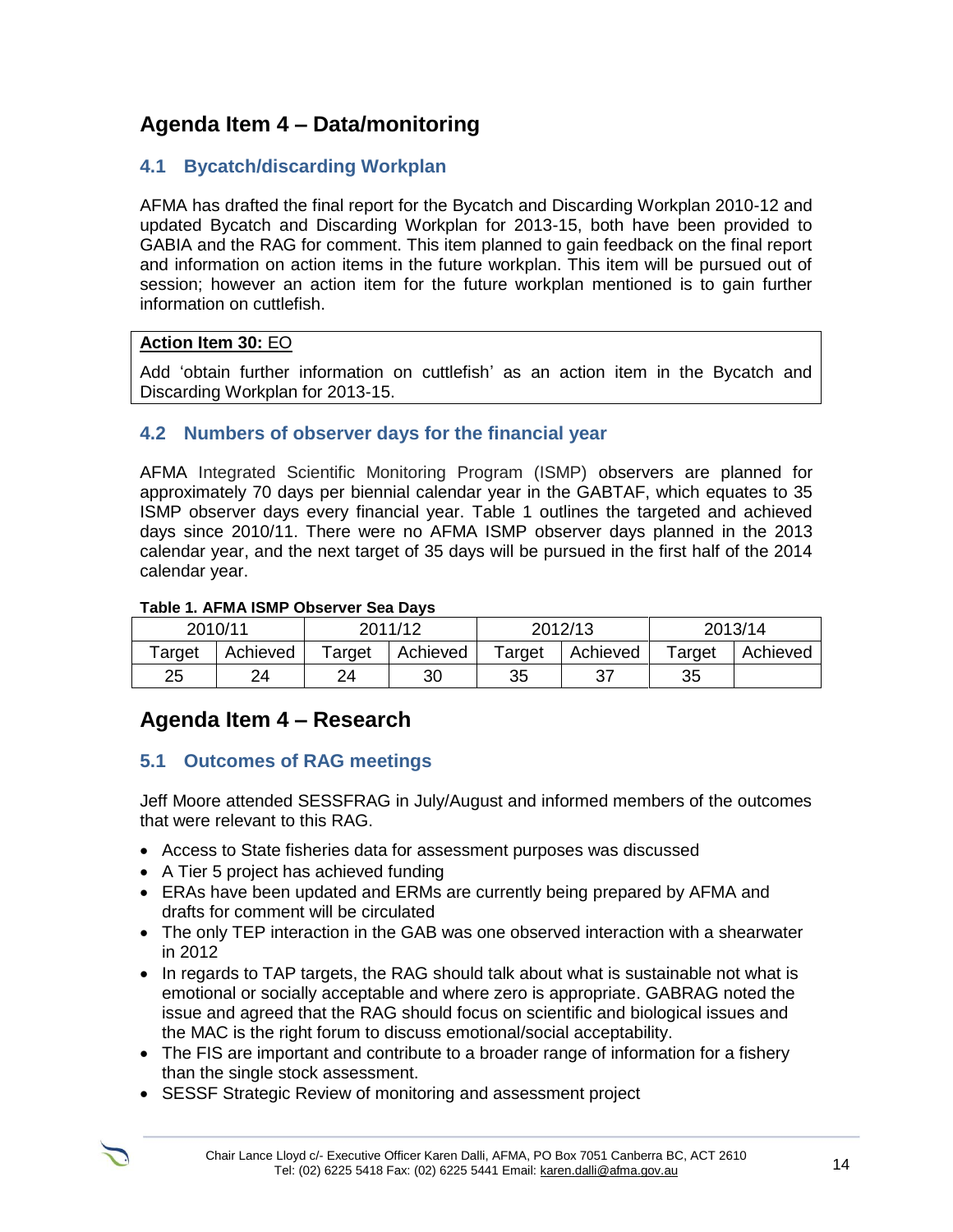**Action item 31:** Neil Klaer

Provide the RAG with a paper on the Tier 5 project at the next GABRAG meeting.

# **5.2 GABTF future research and assessment priorities plan update**

This item was discussed in item 3.1.

# **5.3 Research Priorities for the upcoming ComFrab/ARC**

Last year, the RAG agreed on the following research priorities to present to the ARC:

- 1. Fishery Independent Survey
- 2. Western Gemfish stock boundaries and spawning behaviour project (if Andy Moore's project is not approved by FRDC)
- 3. Evaluation of the FIS (risk/catch/cost)
- 4. Research on improving the economic efficiency of the GAB trawl fishery

GABIA submitted an application for Caring for Country funding, looking at bycatch reduction methods.

The RAG **agreed** that it is important to hold a research workshop annually and decided that this item will be discussed at GABMAC, the next RAG and research workshop.

### **Action item 32:** EO

Include a research workshop on the 26 November 2013, following the RAG meeting on the 25 November 2013.

# **Agenda Item 6 - Other Business**

The addition of this agenda item to discuss the impacts of seismic surveys on the fishery and economics was discussed at agenda items 2.3 and 3.1.

# **Agenda Item 7 - Next meeting**

### **Action item 33:** EO

Invite Sandy Morrison and Simon Boag, as representatives from the CTS, to the next RAG meeting via phone link to discuss Western Gemfish, the CTS has allocated Western Gemfish quota.

Next meeting to be held at A. Raptis & Sons Pty Ltd office located in Adelaide on the 25 November 2013.

*The meeting closed at 6:15 pm*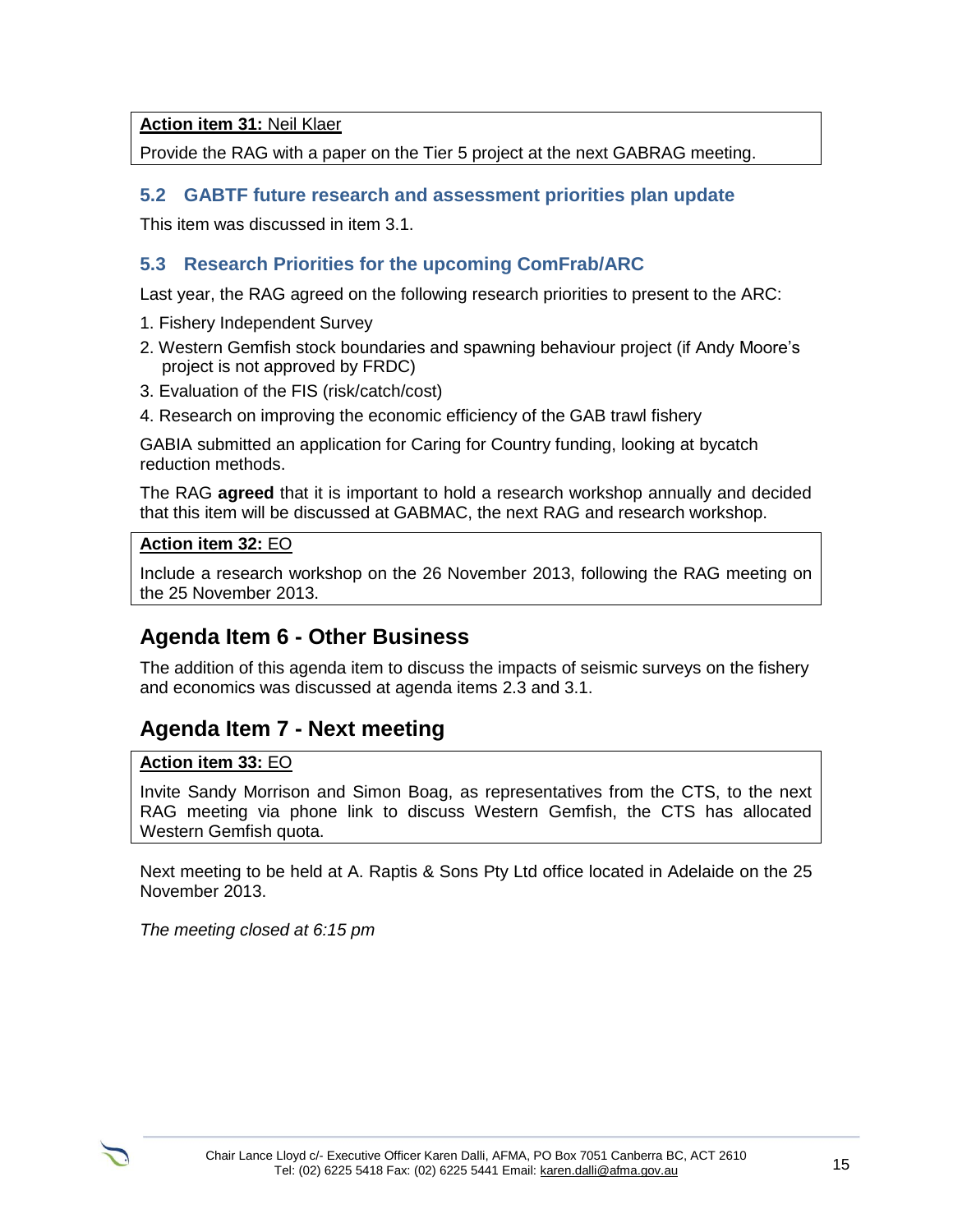# **Attachment A**

| <b>Action Item</b>         |                                                                                                                                                                                                                                                                                                                                                    | <b>Action Person</b>          | <b>Timeframe</b> | <b>Progress</b> |  |
|----------------------------|----------------------------------------------------------------------------------------------------------------------------------------------------------------------------------------------------------------------------------------------------------------------------------------------------------------------------------------------------|-------------------------------|------------------|-----------------|--|
| GABRAG 2 - 3 December 2012 |                                                                                                                                                                                                                                                                                                                                                    |                               |                  |                 |  |
|                            | 1. Write to FRDC on behalf of the RAG for<br>more information on the seismic survey<br>project.                                                                                                                                                                                                                                                    | lan Knuckey                   | Out of Session   |                 |  |
|                            | 2. Present RAG members a summary of<br>discards and retained catch for GABTF<br>quota and non-quota species based on<br>observer data.                                                                                                                                                                                                             | lan Knuckey<br>and Neil Klaer | 25 November      |                 |  |
| 3.                         | Provide comment on the GAB Harvest<br>Strategy Decision Rules standalone section.                                                                                                                                                                                                                                                                  | <b>GABIA</b>                  | Out of Session   |                 |  |
|                            | 4. Update GABTF Operation Manual, Slope<br>Species Sampling and amend 5b sampling<br>size from 100 samples from a 50 kg catch to<br>100 sample from a roughly 300 kg catch (its<br>ok for Gemfish and Blue Grenadier but it's<br>not ok for the other species).                                                                                    | AFMA Manager<br>and GABIA     | Out of Session   | In progress     |  |
|                            | 5. Forward gear type and configuration time<br>line to Neil Klaer.                                                                                                                                                                                                                                                                                 | Jeff Moore                    | Out of Session   |                 |  |
|                            | GABRAG Research Workshop - 3 December 2012                                                                                                                                                                                                                                                                                                         |                               |                  |                 |  |
| 1.                         | Prepare a short paper for the next RAG<br>meeting summarising the MEY study and<br>suggest some of the potential break out<br>rules e.g. prices of fish and steepness.                                                                                                                                                                             | <b>GABIA</b>                  | 25 November      |                 |  |
|                            | GABRAG 1-31 October 2013                                                                                                                                                                                                                                                                                                                           |                               |                  |                 |  |
|                            | 1. Ensure that crew data is being submitted to<br>CSIRO in a suitable database for input into<br>the stock assessments. As a one off project<br>paid by GABIA, the GABTF crew data was<br>sent to Matt Koopman from Fishwell to enter<br>into a database suitable for CSIRO.A similar<br>process needs to be put in place for all of the<br>SESSF. | AFMA Manager                  | Out of Session   |                 |  |
|                            | 2. Provide a data summary on the Danish<br>seine vessel operating in the GABTF and<br>forward logbook and observer data to lan<br>Knuckey.                                                                                                                                                                                                         | <b>Neil Klaer</b>             | 25 November      |                 |  |
|                            | 3. Examine logbook and observer data to<br>obtain catch composition, length frequencies<br>and trip summary of the Danish seine vessel<br>operating in the GABTF, to investigate if this<br>vessels catch is representative of a trawl                                                                                                             | lan Knuckey                   | 25 November      |                 |  |

 $\sum$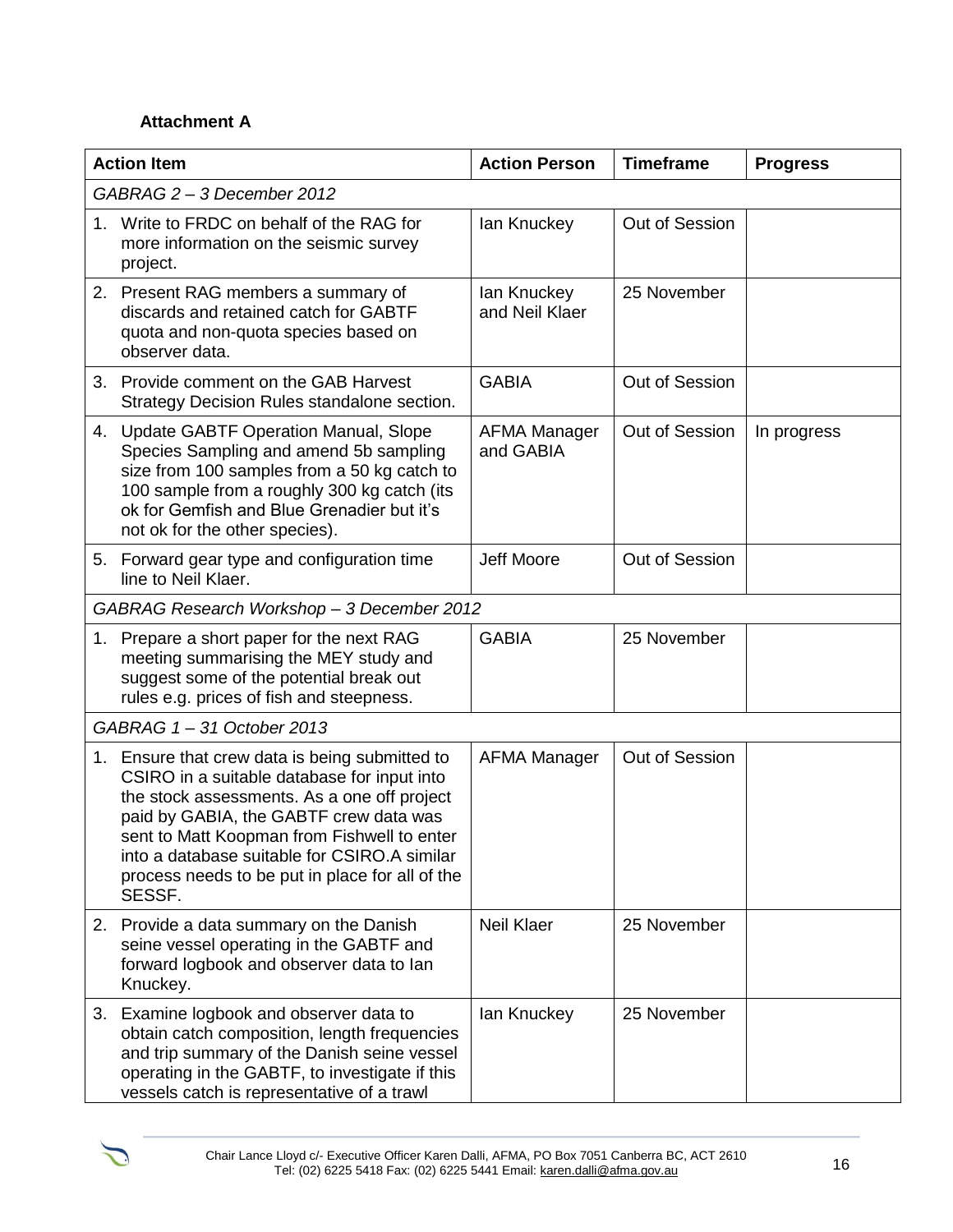| <b>Action Item</b> |                                                                                                                                                                                                                                         | <b>Action Person</b>                | <b>Timeframe</b> | <b>Progress</b> |
|--------------------|-----------------------------------------------------------------------------------------------------------------------------------------------------------------------------------------------------------------------------------------|-------------------------------------|------------------|-----------------|
|                    | vessels catch or does it differ.                                                                                                                                                                                                        |                                     |                  |                 |
|                    | 4. Organise observers on the Danish seine<br>vessel operating in the GABTF one trip a<br>year.                                                                                                                                          | <b>AFMA Manager</b>                 | Out of session   |                 |
|                    | 5. Liaise with Tony Muollo the owner of the<br>Danish seine vessel to obtain crew length<br>frequency samples for Deepwater Flathead<br>and Bight Redfish.                                                                              | Industry                            | Out of session   |                 |
|                    | 6. Include an agenda item on Western Gemfish<br>triggers at the next RAG meeting for<br>members to discuss whether they remain<br>suitable with the additional information<br>received over the past few years.                         | <b>EO</b>                           | 25 November      |                 |
|                    | 7. Provide further context on T-90 in the<br>GABTF Bycatch and Discarding Workplan -<br>Final Report and the new 2013-15 Workplan.                                                                                                      | Jeff Moore and<br><b>Jim Raptis</b> | Out of Session   |                 |
|                    | 8. Ask Professor Bronwyn Gillanders from<br>University of Adelaide for any information on<br>cuttlefish and forward information to the<br>RAG and AFMA. This is due to cuttlefish<br>remaining High Risk in ERA due to limited<br>data. | Jeff Moore                          | Out of Session   |                 |
|                    | 9. Examine the FIS and ISMP data for<br>information on cuttlefish and catches<br>recorded.                                                                                                                                              | lan Knuckey                         | Out of Session   |                 |
|                    | 10. Encourage the Danish seine vessel to utilise<br>e-logs                                                                                                                                                                              | <b>GABIA</b>                        | Out of Session   |                 |
|                    | 11. Install a provision on the new version of<br>Olfish to record discards and length<br>frequencies.                                                                                                                                   | lan Knuckey                         | Out of Session   |                 |
|                    | 12. Trial the new provisions in Olfish for a period<br>of time and report back to the RAG whether<br>it is feasible for the crew to input this data<br>into Olfish.                                                                     | Industry                            | Out of Session   |                 |
|                    | 13. Regularly check GABTF data sheets<br>submitted to ensure accuracy and report<br>back monthly individual vessel performance<br>to Jeff Moore.                                                                                        | AFMA Manager                        | Ongoing          |                 |
|                    | 14. Investigate the ISMP onboard data which is<br>collected every financial year and why it isn't<br>suitable to include in the Deepwater<br>Flathead assessment.                                                                       | <b>Neil Klaer</b>                   | 25 November      |                 |
|                    | 15. Amend the data offset in the Deepwater                                                                                                                                                                                              | Neil Klaer                          | 25 November      |                 |

 $\sum$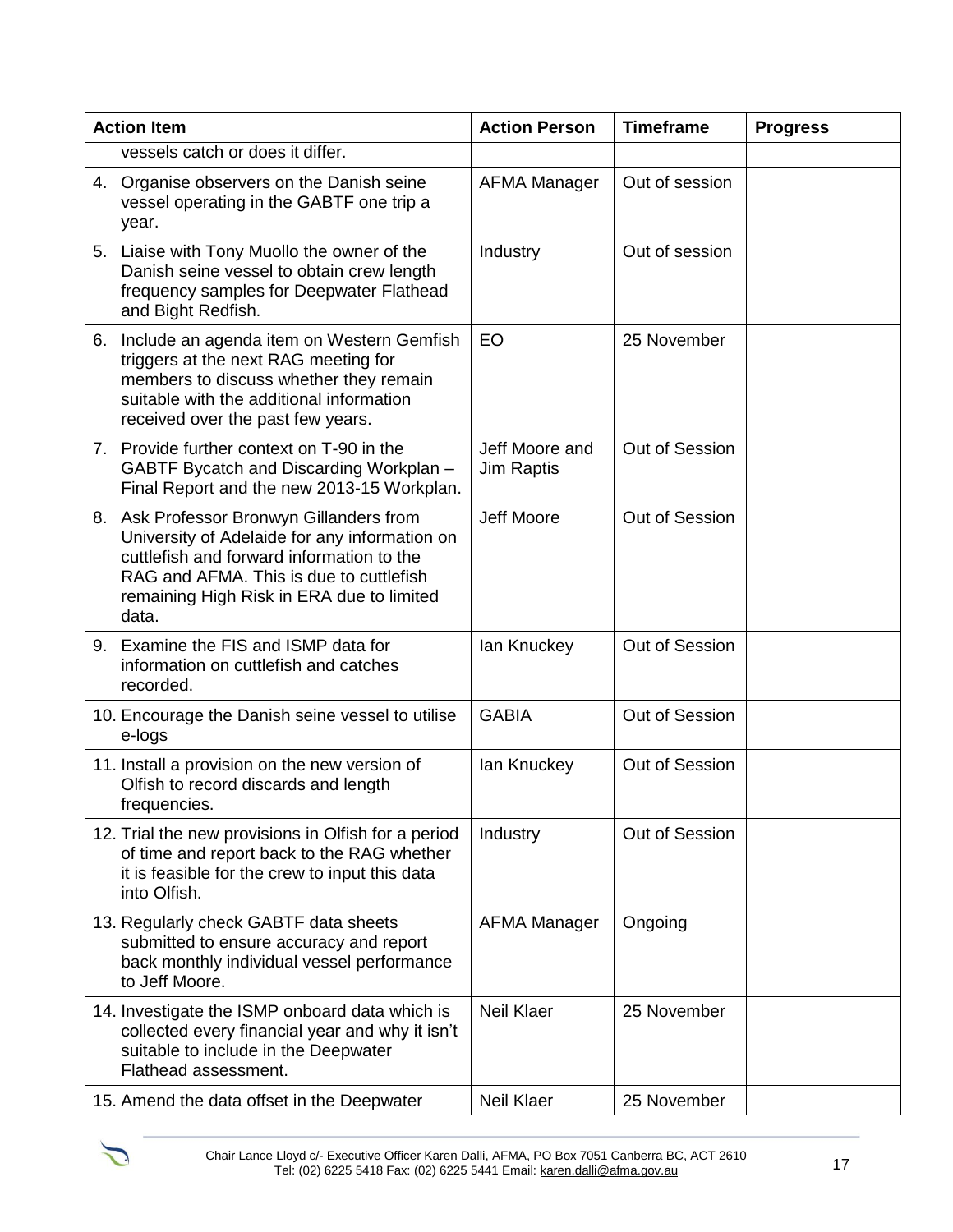| <b>Action Item</b>                                                                                                                                                                                                                                                                                                                                                                       | <b>Action Person</b>                   | <b>Timeframe</b> | <b>Progress</b> |
|------------------------------------------------------------------------------------------------------------------------------------------------------------------------------------------------------------------------------------------------------------------------------------------------------------------------------------------------------------------------------------------|----------------------------------------|------------------|-----------------|
| Flathead assessment from financial year to<br>calendar year as lengths are collected per<br>calendar year not financial year.                                                                                                                                                                                                                                                            |                                        |                  |                 |
| 16. Investigate the average discard of 100 kg in<br>the GAB mid shore that has been recorded<br>for two shots in the 2012 calendar year.                                                                                                                                                                                                                                                 | <b>AFMA Manager</b>                    | 25 November      |                 |
| 17. Undergo the base case assessment without<br>the addition of the 2008 recruitment and<br>setting the final estimate recruitment value to<br>2007.                                                                                                                                                                                                                                     | <b>Neil Klaer</b>                      | 25 November      |                 |
| 18. Provide the RAG members catches of Bight<br>Redfish by month for the last five years.                                                                                                                                                                                                                                                                                                | <b>Andy Moore</b>                      | 25 November      |                 |
| 19. Liaise with Malcolm Haddon to check if the<br>data in the draft SESSF Catch Rate<br>Standardization 1986-2012 document is<br>correct and consider the outcome at the next<br>meeting.                                                                                                                                                                                                | <b>Neil Klaer</b>                      | 25 November      |                 |
| 20. Coordinate with industry samples of Western<br>Gemfish including otoliths, fin clips, length<br>measurements and gonads to be utilised in<br>the stock structure project.                                                                                                                                                                                                            | <b>Andy Moore</b>                      | Out of session   |                 |
| 21. Investigate and report back to the RAG what<br>sectors/areas of the SESSF are catching<br>Western Gemfish at depths of 120 m.                                                                                                                                                                                                                                                        | <b>Neil Klaer</b>                      | 25 November      |                 |
| 22. Include as a sensitivity the annual ratio of<br>CDR to logbook up until and including 2005<br>and apply it to those years that don't have<br>CDR data and report back to the RAG if<br>there is a trend.                                                                                                                                                                             | <b>Mark Chambers</b>                   | 25 November      |                 |
| 23. Include line catch by zone to the Western<br>Gemfish assessment.                                                                                                                                                                                                                                                                                                                     | <b>Mark Chambers</b>                   | 25 November      |                 |
| 24. Liaise with CTS operators in Portland that<br>were catching Western Gemfish prior to<br>1992 and match the anecdotal evidence with<br>the logbooks. If identified through liaison that<br>the catches are consistent then the<br>assessment will included catches prior to<br>1992, if the catches are inconsistent then the<br>assessment will remove the catches prior to<br>1992. | <b>Mark Chambers</b><br>and Andy Moore | 25 November      |                 |
| 25. Ian Knuckey to send Neil Klaer additional<br>data on Western Gemfish length frequency<br>samples for 2011. Neil Klaer to forward on<br>the data to Mark Chambers.                                                                                                                                                                                                                    | lan Knuckey<br>and Neil Klaer          | 15 November      |                 |

 $\tilde{V}$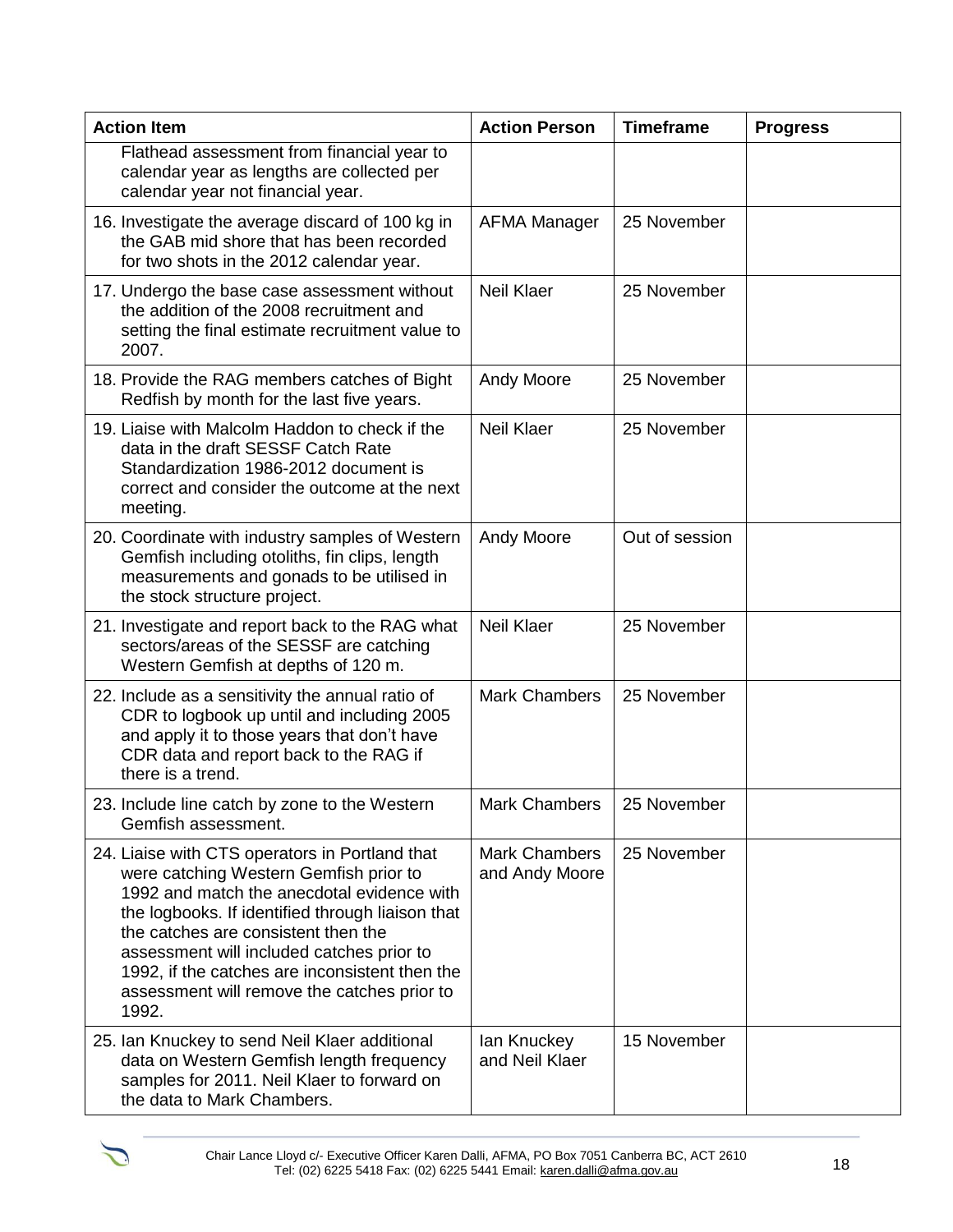| <b>Action Item</b>                                                                                                                                                                                     | <b>Action Person</b> | <b>Timeframe</b> | <b>Progress</b> |
|--------------------------------------------------------------------------------------------------------------------------------------------------------------------------------------------------------|----------------------|------------------|-----------------|
| 26. Include the additional 2011 length data for<br>Western Gemfish in the assessment.                                                                                                                  | <b>Mark Chambers</b> | 25 November      |                 |
| 27. Include in a step wise way; length frequency,<br>catch rate and age data by year for the last<br>two years to the Western Gemfish<br>assessment.                                                   | <b>Mark Chambers</b> | 25 November      |                 |
| 28. Ask crew member observers to collect<br>Western Gemfish length frequency samples<br>for additional input into the assessments to<br>increase its strength.                                         | Jim Raptis           | Out of session   |                 |
| 29. Review the Tom Kompas report for a more<br>fulsome MEY discussion at the next RAG<br>meeting                                                                                                       | John Tisdell         | 25 November      |                 |
| 30. Add 'obtain further information on cuttlefish'<br>as an action item in the Bycatch and<br>Discarding Workplan for 2013-15.                                                                         | EO                   | Out of session   |                 |
| 31. Provide the RAG with a paper on the Tier 5<br>project at the next meeting                                                                                                                          | <b>Neil Klaer</b>    | 25 November      |                 |
| 32. Include a research workshop on the 26<br>November, following the RAG meeting on<br>the 25 November.                                                                                                | <b>EO</b>            | 25 November      |                 |
| 33. Invite Sandy Morrison and Simon Boag, as<br>representatives from the CTS, to the next<br>RAG meeting via phone link to discuss<br>Western Gemfish, the CTS has allocated<br>Western Gemfish quota. | <b>EO</b>            | 25 November      |                 |

| <b>GABRAG Watch List</b> |                                                                                                                                                                                                                                                        |                   |                |                                                                                                                                        |  |  |
|--------------------------|--------------------------------------------------------------------------------------------------------------------------------------------------------------------------------------------------------------------------------------------------------|-------------------|----------------|----------------------------------------------------------------------------------------------------------------------------------------|--|--|
|                          | 1. Provide clarification on Gemfish biology and<br>if there is a central spawning area or two<br>different stocks.                                                                                                                                     | <b>Andy Moore</b> | Out of Session | Ongoing                                                                                                                                |  |  |
|                          | 2. Include skates and rays as a discard species<br>group to the Olfish program.                                                                                                                                                                        | lan Knuckey       | Out of Session | Delayed until the<br>new system is in<br>place.                                                                                        |  |  |
|                          | 3. Organise a meeting to discuss Jeff Moore's<br>information on the purpose served by the<br>fisheries closures being superseded by the<br>Commonwealth Marine Parks, as it should<br>be considered as part of the habitat and<br>communities project. | AFMA Manager      | Out of Session | Pending, closure<br>reviews are being<br>conducted for<br>SET and GHT. A<br>similar review can<br>be completed for<br>GAB if required. |  |  |

 $\sum$